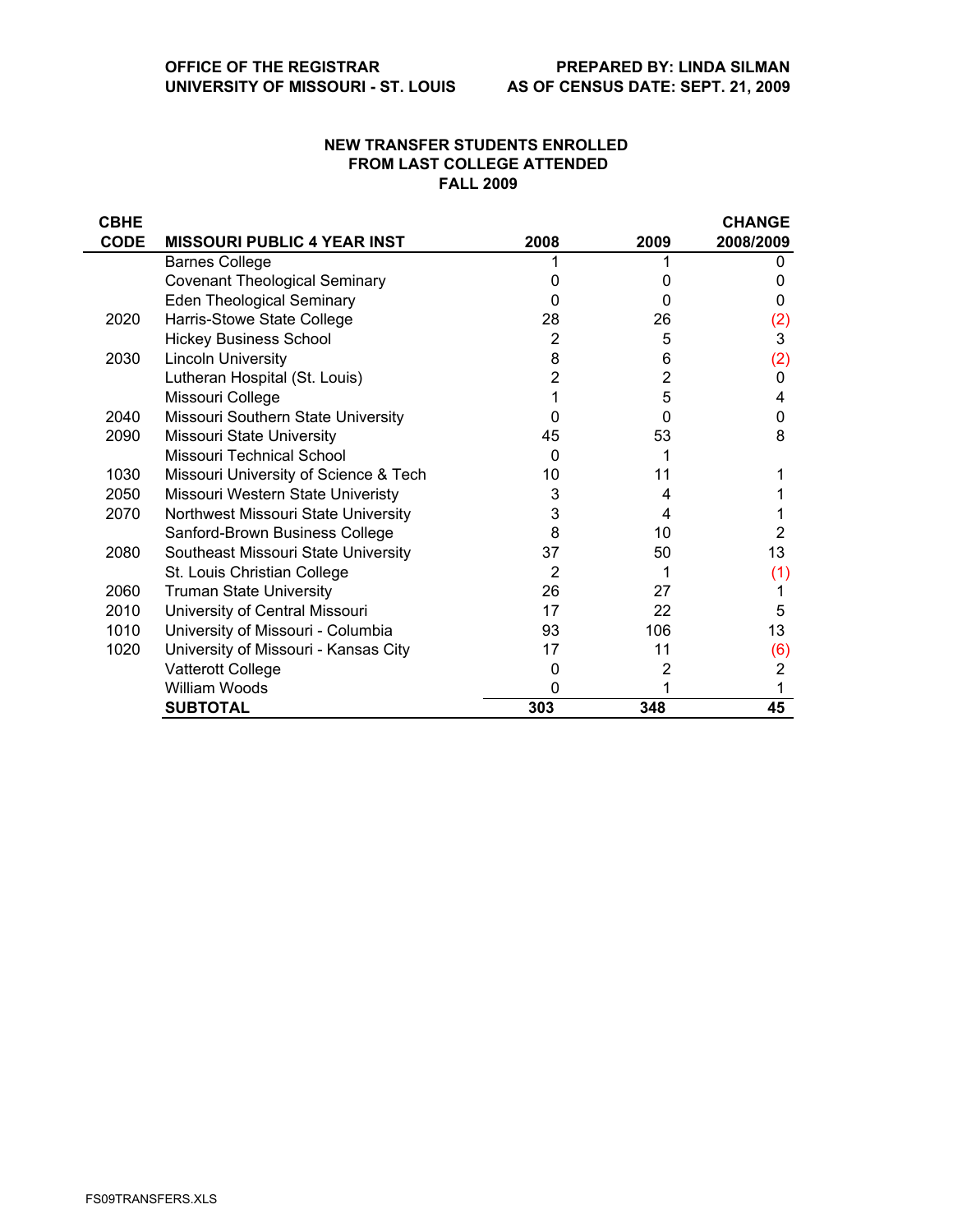| <b>CBHE</b> |                                           |      |      | <b>CHANGE</b> |
|-------------|-------------------------------------------|------|------|---------------|
| <b>CODE</b> | <b>MISSOURI PUBLIC TWO-YEAR INST</b>      | 2008 | 2009 | 2008/2009     |
| 3020        | <b>East Central College</b>               | 20   | 13   | (7)           |
| 3030        | Jefferson College                         | 52   | 53   |               |
| 3050        | <b>Longview Community College</b>         | 3    |      | (2)           |
|             | Maple Woods Community College             |      |      |               |
| 3090        | Mineral Area College                      | 11   | 14   | 3             |
| 3100        | Moberly                                   | 3    | 10   |               |
|             | North Central Missouri College            |      |      |               |
| 3025        | <b>Ozark Technical Communtiy College</b>  | 4    | 3    | (1)           |
|             | Penn Valley                               |      | 3    | 3             |
| 3105        | St. Charles County Community College      | 218  | 174  | (44)          |
| 3120        | St. Louis Community College - Florissant  | 172  | 162  | (10)          |
| 3140        | St. Louis Community College - Meramec     | 272  | 244  | (28)          |
|             | St. Louis Community College - Wildwood    | 13   | 28   | 15            |
| 3130        | St. Louis Communtiy College - Forest Park | 137  | 136  | (1)           |
|             | <b>State Fair Community College</b>       |      | 2    | 2             |
| 3160        | Three Rivers Community College            | 3    | 3    | 0             |
|             | <b>SUBTOTAL</b>                           | 908  | 848  | (60)          |

| <b>CBHE</b> |                                        |                     |                | <b>CHANGE</b>  |
|-------------|----------------------------------------|---------------------|----------------|----------------|
| <b>CODE</b> | <b>MISSOURI PRIVATE FOUR-YEAR INST</b> | 2008                | 2009           | 2007/2008      |
|             | Avila College                          | $\Omega$            |                | 1.             |
|             | Central Christian College of the Bi    |                     | 0              | (1)            |
| 5030        | <b>Central Methodist University</b>    | 4                   | 3              | (1)            |
|             | Chamberlain College of Nursing         | 3                   | 3              | 0              |
| 5040        | Columbia College                       | 17                  | 9              | (8)            |
|             | College of the Ozarks                  | 0                   |                | 1              |
| 5050        | <b>Culver-Stockton College</b>         | 2                   | 3              |                |
|             | Devry Institute of Technology          | 0                   |                | 1              |
| 5060        | <b>Drury Univeristy</b>                | 2                   |                | (1)            |
| 5080        | Fontbonne College                      | 13                  | 20             | 7              |
| 5090        | Hannibal-Lagrange College              |                     |                | 0              |
|             | Jewish Hosp College of Nursing Allied  | 5                   | 0              | (5)            |
|             | Kansas City Art Institute              | $\Omega$            | $\Omega$       | 0              |
| 5100        | <b>Lindenwood University</b>           | 19                  | 27             | 8              |
|             | Logan College of Chiropractice         | $\overline{2}$<br>1 | (1)            |                |
| 5110        | Maryville University of St. Louis      | 11                  | 13             | $\overline{2}$ |
| 5120        | <b>Missouri Baptist University</b>     | 8                   | 8              | $\mathbf 0$    |
| 5130        | Missouri Valley College                |                     | 1              | 0              |
| 5140        | Park College                           |                     | 0              | (1)            |
| 5150        | <b>Rockhurst College</b>               | 4                   | $\overline{2}$ | (2)            |
| 4020        | Saint Louis University Main Campus     | 41                  | 41             | 0              |
| 5170        | Southwest Baptist University           | 0                   |                | 1              |
|             | St. Louis College of Pharmacy          | 4                   | 3              | (1)            |
| 5180        | <b>Stephens College</b>                |                     | 0              | (1)            |
| 4030        | <b>Washington University</b>           | 15                  | 13             | (2)            |
| 5200        | <b>Webster University</b>              | 12                  | 35             | 23             |
| 5210        | <b>Westminister College</b>            | 3                   | 3              | 0              |
| 5220        | William Jewel College                  |                     |                | 0              |
|             | <b>SUBTOTAL</b>                        | 171                 | 192            | 21             |
|             |                                        |                     |                |                |
| <b>CBHE</b> |                                        |                     |                | <b>CHANGE</b>  |
|             |                                        | nnnn                | 0000           | 000710         |

| <b>CODE</b> | <b>MISSOURI PRIVATE TWO-YEAR INST</b>     | 2008 | 2009 | 2007/2008 |
|-------------|-------------------------------------------|------|------|-----------|
|             | Barnes-Jewish College, Goldfarb Sch       |      |      | (2)       |
|             | <b>ITT Technical Institute Earth City</b> |      |      |           |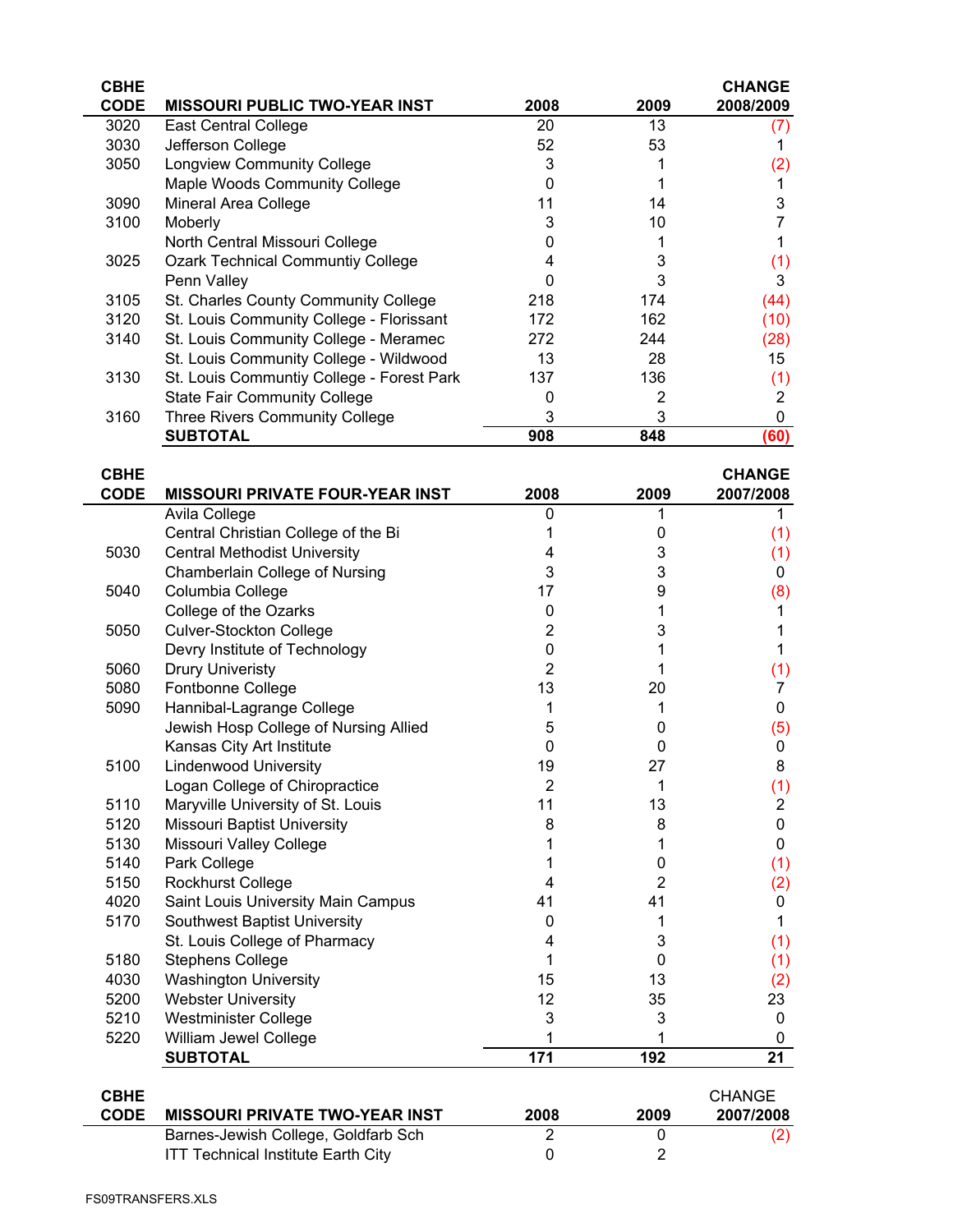|      | Missouri Baptist Med Ctr School of | 1                       | $\boldsymbol{0}$ | (1)                     |
|------|------------------------------------|-------------------------|------------------|-------------------------|
|      | Ranken Technical Institute         | 2                       | 8                | 6                       |
| 6050 | Wentworth Military Academy         | 1                       | 0                | (1)                     |
|      | <b>SUBTOTAL</b>                    | $\overline{\mathbf{6}}$ | $\overline{10}$  | $\overline{2}$          |
|      | <b>MISSOURI GRAND TOTAL</b>        | 1,388                   | 1,398            | $\overline{\mathbf{8}}$ |
|      | <b>OUT-OF-STATE INSTITUTIONS</b>   |                         |                  | <b>CHANGE</b>           |
|      | <b>By Leading Institutions</b>     | 2008                    | 2009             | 2008/2009               |
|      | Alabama                            | 6                       | 9                | 3                       |
|      | Alaska                             | 1                       | 1                | 0                       |
|      | Ariziona                           | 7                       | 10               | 3                       |
|      | Arkansas                           | 8                       | 1                | (7)                     |
|      | California                         | 8                       | 11               | 3                       |
|      | Colorado                           | 5                       | 7                | $\overline{2}$          |
|      | Connecticut                        | 1                       | 1                | 0                       |
|      | District of Columbia               | 3                       | 0                | (3)                     |
|      | Florida                            | 7                       | 5                | (2)                     |
|      | Georgia                            | 8                       | 7                | (1)                     |
|      | Hawaii                             | 1                       | 1                | 0                       |
|      | Idaho                              | 1                       |                  | 0                       |
|      | <b>Illinois</b>                    | 132                     | 123              | (9)                     |
|      | Indiana                            | 11                      | 11               | 0                       |
|      | lowa                               | 8                       | 6                | (2)                     |
|      | Kansas                             | 11                      | 28               | 17                      |
|      | Kentucky                           | 8                       | $\overline{7}$   | (1)                     |
|      | Louisiana                          | 7                       | 5                | (2)                     |
|      | Maryland                           | $\mathbf{2}$            | 5                | 3                       |
|      | Massachusetts                      | 1                       | $\overline{2}$   | 1                       |
|      | Michigan                           | 5                       | 6                | 1                       |
|      | Minnesota                          | 5                       | 7                | $\overline{2}$          |
|      | Mississippi                        | 5                       | 7                | $\overline{2}$          |
|      | Nebraska                           | 1                       | $\overline{2}$   | 1                       |
|      | Nevada                             | 1                       | $\overline{2}$   | 1                       |
|      | New Hampshire                      | 1                       | $\mathbf 0$      | (1)                     |
|      | New Jersey                         | 2                       | 1                | (1)                     |
|      | New Mexico                         | 0                       | $\mathbf 0$      | 0                       |
|      | New York                           | 5                       | 5                | 0                       |
|      | North Carolina                     | 3                       | 3                | 0                       |
|      | North Dakota                       | $\mathbf{2}$            | 0                | (2)                     |
|      | Ohio                               | 13                      | 8                | (5)                     |
|      | Oklahoma                           | $\mathbf{2}$            | 6                | 4                       |
|      | Oregon                             | 1                       | 1                | 0                       |
|      | Pennsylvania                       | 3                       | 3                | 0                       |
|      | South Carolina                     | 3                       | 3                | 0                       |
|      | South Dakota                       | 1                       | $\mathbf 0$      | (1)                     |
|      | <b>Tennessee</b>                   | 14                      | 10               | (4)                     |
|      | Texas                              | 15                      | 13               | (2)                     |
|      | Utah                               | 3                       | 7                | 4                       |
|      | Vermont                            | $\overline{2}$          | 0                | (2)                     |
|      | Virginia                           | 4                       | 4                | 0                       |
|      | Washington                         | $\overline{2}$          | 0                | (2)                     |
|      | West Virginia                      | $\mathsf{O}\xspace$     | 0                | 0                       |
|      | Wisconsin                          | 5                       | 4                | (1)                     |
|      | Wyoming                            | 0                       | 0                | 0                       |
|      | <b>SUBTOTAL</b>                    | 334                     | 333              | (1)                     |

**CHANGE**